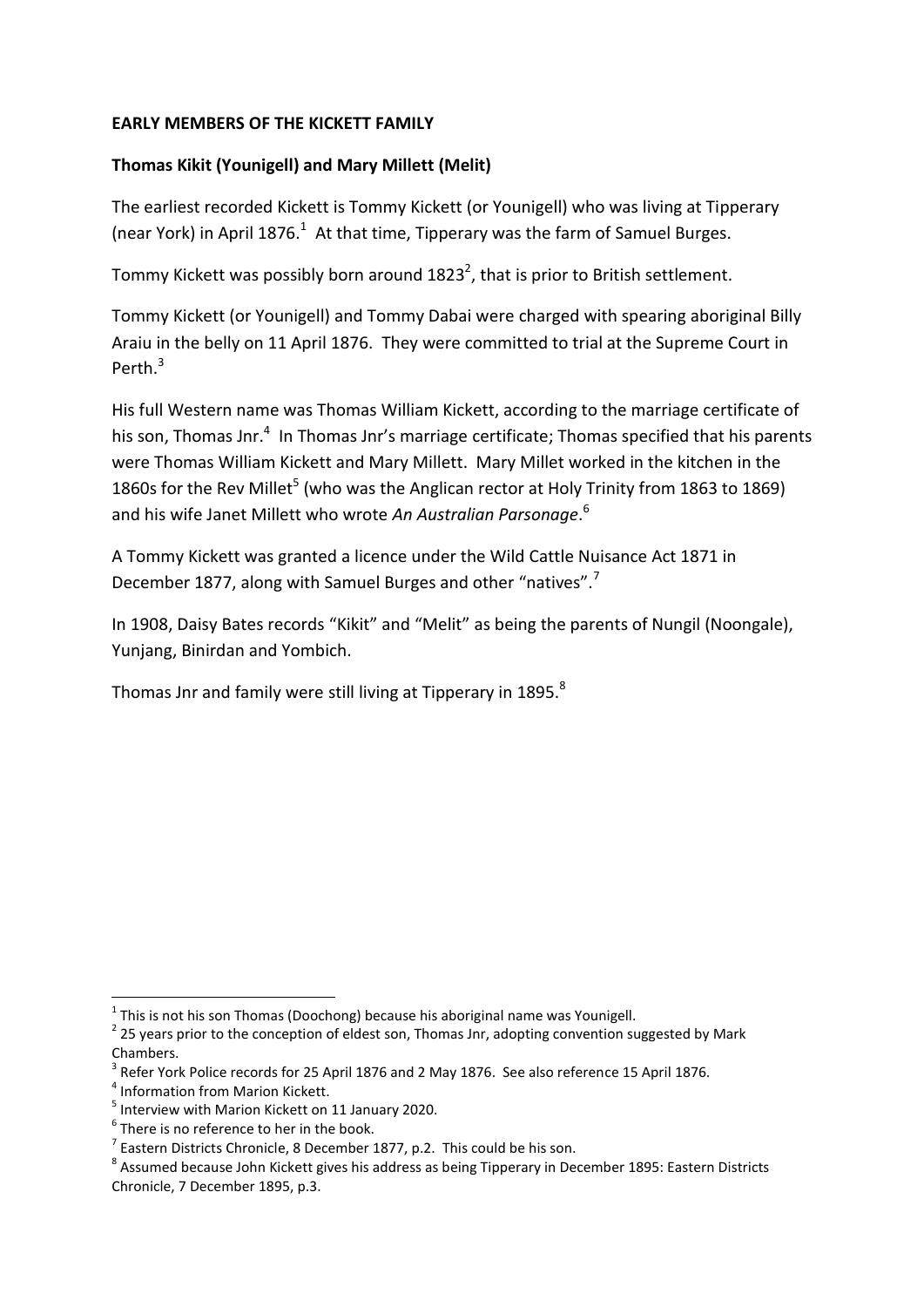## **THOMAS KICKETT (JNR) (DUCHONG OR DOOGAR OR DUJON)**

Thomas Kickett (Jnr) was born around 1849.<sup>9</sup> He was also called Duchong, Doogar or Dujon.<sup>1011</sup>

From at least the mid-1870s he was probably living at Tipperary with his father.<sup>12</sup>

Thomas married Mary-Anne Fleay, who was the last half caste child of Charles Fleay and a Noongar woman who worked in the Fleay household as a servant. 13 Mary-Anne's mother was called Betty. Betty was killed after she gave birth to Mary-Ann for cohabiting with a white man.<sup>14</sup>

In 1892 he was giving evidence for Richard Goldsmith Burges in a case in which Burges was accused of sheep stealing.<sup>15</sup>

Thomas was still living at Tipperary in 1895.<sup>16</sup>

In 1898, Thomas was being troubled by his brother Yambich who was using threatening language, and so he summoned Yambich before the Police Court, but the case was dismissed.<sup>17</sup>

By 1905, Thomas Kickett was a farmer on his own property. <sup>18</sup>

Thomas had assistance from the Marwick family in taking up the lease.<sup>19</sup>

In 1908, Thomas asked the Greenhills Board to close a track through his property.<sup>20</sup> There is also a newspaper reference to the clearing of a road between his property (2890) and that of Gault (2360).<sup>21</sup>

The Sunday Times published an article about Thomas on 25 October 1908 with a picture and title: An Aboriginal Farmer. The caption said:

 9 Notes of Marion Kickett, 2006.

<sup>10</sup> Notes of Marion Kickett, 2006.

 $11$  Daisy Bates calls him Yunjang who married Nunderan.

<sup>&</sup>lt;sup>12</sup> The farm of the Burges family north of York. Assumed because of Burges references involving his father.

<sup>&</sup>lt;sup>13</sup> Notes of Marion Kickett, 2006, p.1; Jennifer Gardiner: A Farming Family: The Fleays of Western Australia, 1991, p.56.

<sup>&</sup>lt;sup>14</sup> Notes of Marion Kickett, 2006.

<sup>&</sup>lt;sup>15</sup> Eastern Districts Chronicle, 8 October 1892, p.2.

<sup>&</sup>lt;sup>16</sup> His son John put Tipperary as his residence when entering athletic sports events in December 1895: Eastern Districts Chronicle, 7 December 1895, p.3, 14 December 1895, p.3.

<sup>&</sup>lt;sup>17</sup> Eastern Districts Chronicle, 2 July 1892, p.2.

<sup>&</sup>lt;sup>18</sup> Eastern Districts Chronicle, 26 August 1905, p.3. He was summoned by the Greenhills Board for failing to pay rates of 18 shillings and 4 pence. The case was struck out as there was no proof of service of a summons.

<sup>&</sup>lt;sup>19</sup> Interview with Marion Kickett on 11 January 2020.

<sup>20</sup> Eastern Districts Chronicle, 18 April 1908, p.3

 $21$  Eastern Districts Chronicle. 23 May 1908, p.3. These are presumably Avon Location numbers.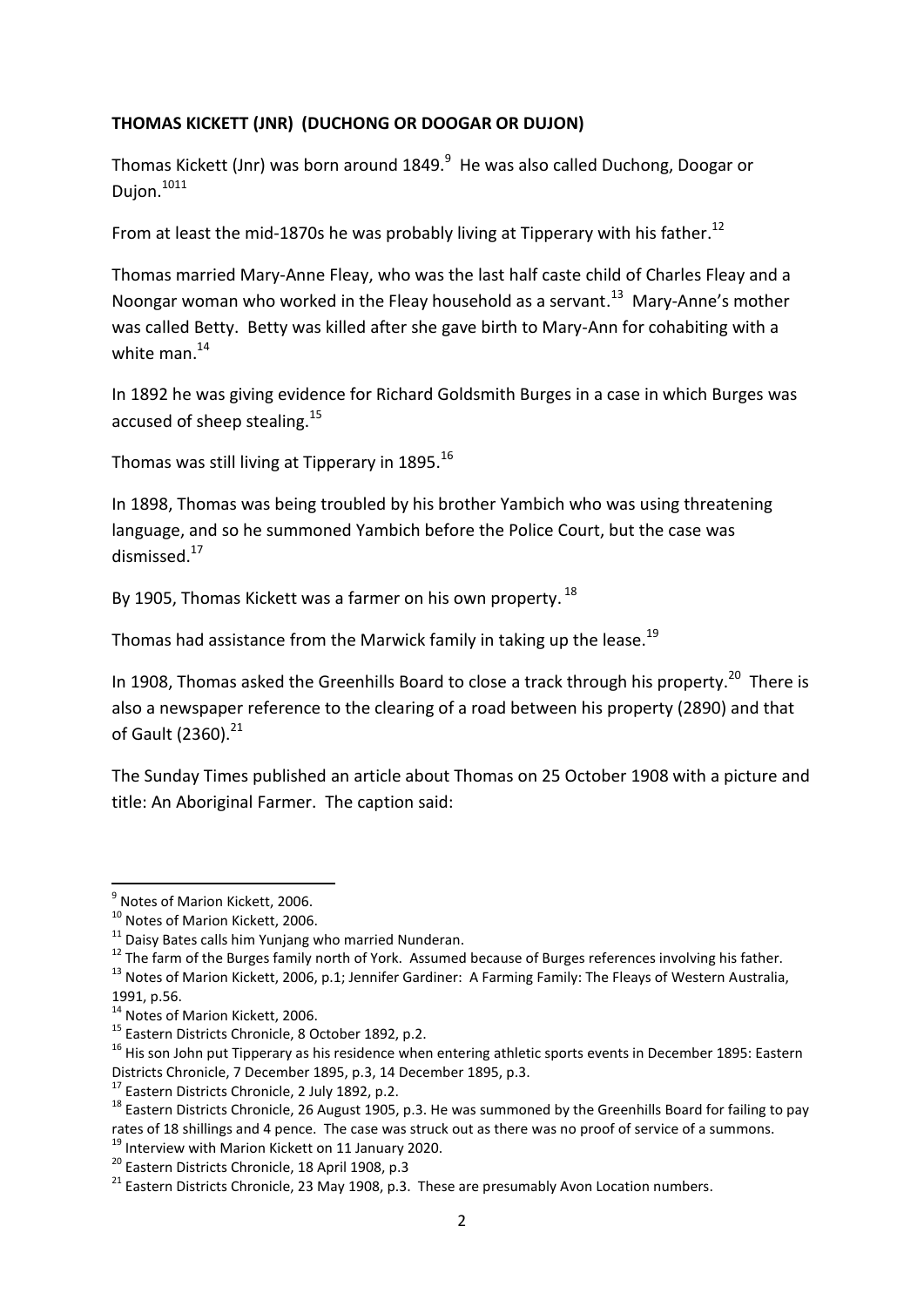Tom Kickett, to wit, He owns a selection at Greenhills, valued at £1,200. He is a married man with a family.<sup>22</sup>

The first Land Titles Office records of Thomas Kickett are three Conditional Purchase Leases issued 28 March 2012 for Avon Locations 10481, 10482 and 17590.

These were mortgaged on 1 April 2012 to The Agricultural Bank of Western Australia to secure £100.

Four months later, on 22 August 2012, the Bank mortgage was discharged, and a fresh mortgage was granted to Richard Edward White, of Dangin, Storekeeper, to secure £125 "and further advances and interest at the rate of £10 per centum per annum". Richard White was presumably one of the White Bros, the trading name of the business that ran the store. 23

On 27 March 1913, there was a court action between Edmund Hayes and Thomas Kickett. Hayes was suing Kickett, and Kickett had a counterclaim for £10.<sup>24</sup>

On 17 April 2013, a warrant was lodged on the leases.

Thomas's land was put up for auction on 5 August 1913, being described as a "Mortgagee's Sale"<sup>25</sup>.

The circumstances of sale were "dubious".<sup>26</sup>

Thomas sent of a cheque for payment of what was due but, according to Marion Kickett, the local shop-keeper / postmaster (presumably Richard White) took the cheque out of the mail and the property was sold.

Transfer of the leases took place on 20 September 1913.<sup>27</sup> The purchaser was Ray Jasper White of Dangin, farmer.<sup>28</sup>

The purchaser took the crop that was ready to harvest.  $29$ 

"With nowhere to live, Thomas and his wife went to Badjaling Mission located just outside Quairading. In order to stay at the mission the couple had to legalise their

1

<sup>&</sup>lt;sup>22</sup> Sunday Times, 25 October 1908, p.1.

<sup>&</sup>lt;sup>23</sup> Eastern Districts Chronicle, 10 May 1912, p.2 (White Bros was fined for selling bread which did not weigh what it was supposed to weigh).

<sup>&</sup>lt;sup>24</sup> Eastern Districts Chronicle, 28 March 1913.

 $25$  Eastern Districts Chronicle, 18 July 1913, p.4.

<sup>&</sup>lt;sup>26</sup> Haebich, A. and L. Tilbrook. 1981 South West Aboriginal Studies Bibliography. Mount Lawley College, p.34.

<sup>&</sup>lt;sup>27</sup> Conditional Purchase Lease 31351/55.

<sup>&</sup>lt;sup>28</sup> Presumably one brother of White Bros.

<sup>&</sup>lt;sup>29</sup> Interview with Dennis Kickett on 26 January 2020.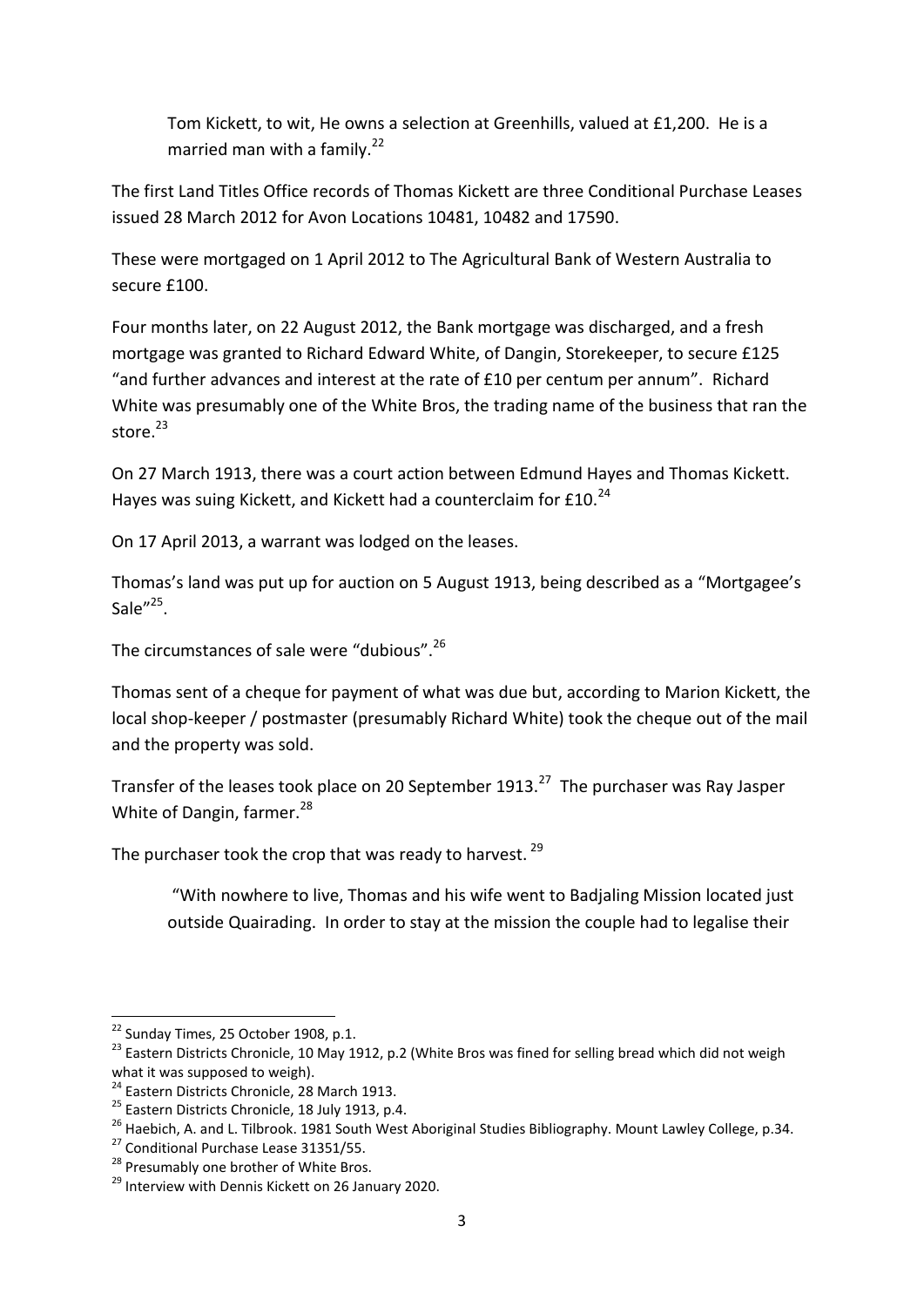marriage. So Thomas Kickett at the age of 70 married Mary-Ann Fleay at the age of  $60.$ "  $30$ 

In 1916, Thomas was charged with stealing boots. $31$ 

Thomas died in 1927, aged 78. <sup>32</sup>

Thomas and Mary had a son John and another son who died in WW I<sup>33</sup>, and a daughter.<sup>34</sup>

 $\overline{a}$ 

<sup>&</sup>lt;sup>30</sup> Notes of Marion Kickett, 2006.

 $31$  Gnowangerup Times, 22 November 1916, p.2.

<sup>&</sup>lt;sup>32</sup> Notes of Marion Kickett, 2006.

<sup>&</sup>lt;sup>33</sup> Interview with Dennis Kickett on 26 January 2020.

<sup>34</sup> No native names, according to Daisy Bates.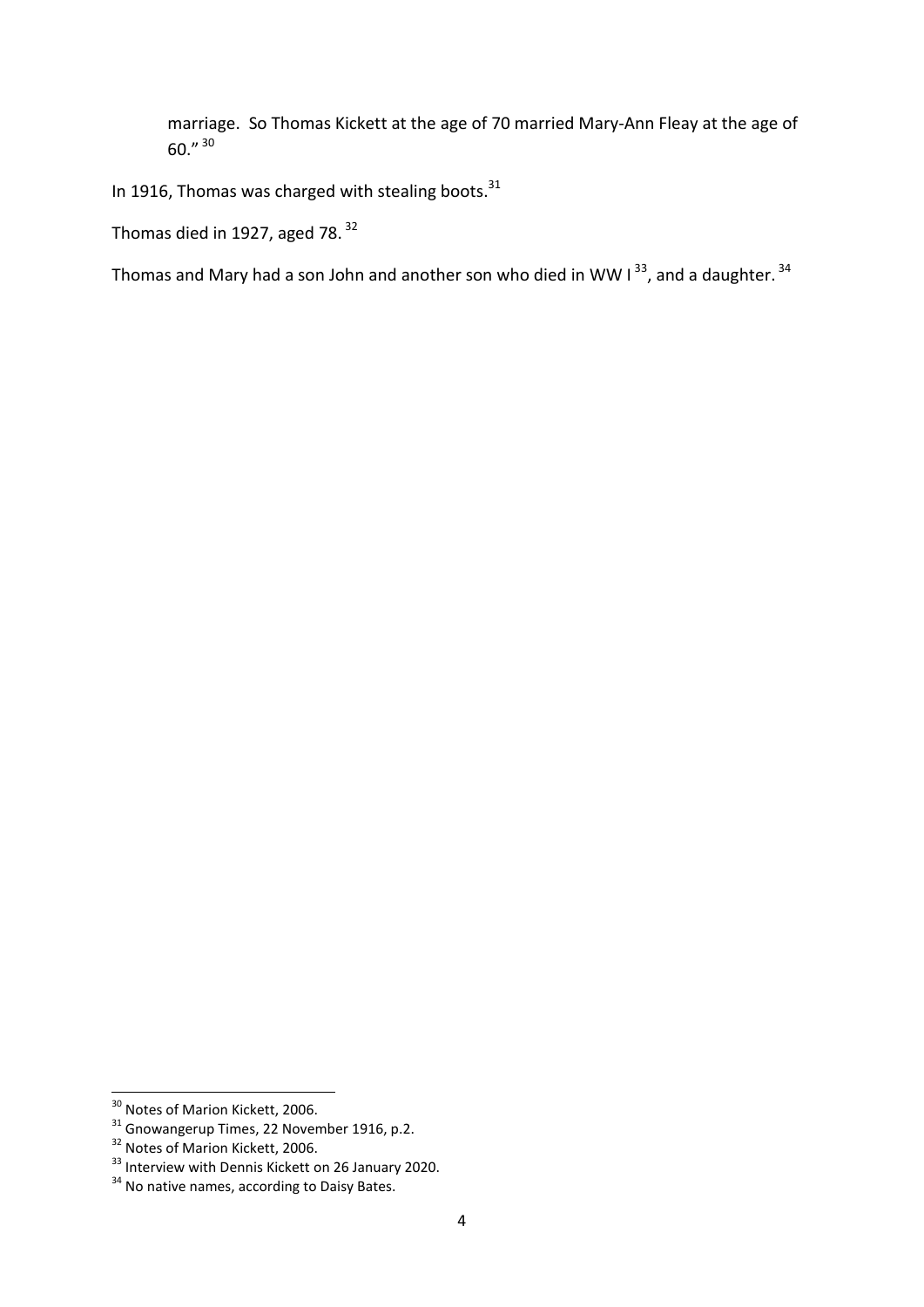## **BILLY KICKETT (NOONGALE)**

Billy Kickett was born around  $1852^{35}$  in Beverley<sup>36</sup>. He was also called Noongale<sup>37</sup>.

He married several times, including Annie, who was speared.<sup>38</sup>

He and Tommy Windich accompanied John Forrest on his expedition across the Great Australian Bight in 1870.<sup>39</sup> Forrest described Billy as "an intelligent young fellow".<sup>40</sup>

Billy and Tommy Windich each received remuneration of £12 10 shillings for their services on the expedition. According to the Kickett family, Billy saved Forrest's life during one expedition and Forrest also promised him land as a reward for his efforts, but the promise was never kept.  $41$ 

In the 1870s Billy was working for E Blenchynden. In 1879, he was charged with "absconding" and was remanded for 8 days. $42$ 

Billy married a number of times. One of his wives was Annie who died from a spear wound inflicted by her former husband named Abraham near Northam in 1881. Before dying, she told PC Charles Payne that she had run away from Abraham because of his cruelty and went to live with Billy. He had found her in a paddock and speared her before with a glass spear, and then another time. Annie was reported as being a very intelligent woman and able to speak good English.<sup>43</sup> Abraham was given a life sentence.<sup>44</sup>

In the 1890s Billy was working for Joseph Hicks of Gwambygine. In 1893, he was again charged with "absconding". He was sentenced to 3 months imprisonment.<sup>45</sup>

Billy brought an assault claim against James Sheehan in May 1901. In that case he said that he got plenty of rations from Sir John Forrest for life.<sup>46</sup>

Billy died on 30 June 1904 at Beverley, aged 52 years.<sup>47</sup>

"I have to bring under your notice with extreme regret the medical treatment Aboriginals receive in this town. On June the 28th one named Billy Kickett . . . a fine specimen of health and strength, was taken ill. His companions sent for the doctor to

<sup>1</sup> <sup>35</sup> Notes of Marion Kickett, 2006.

<sup>&</sup>lt;sup>36</sup> Lois Tilbrook: Nyungar Tradition, Tree 18A, p.182.

<sup>&</sup>lt;sup>37</sup> Notes of Marion Kickett, 2006.

<sup>&</sup>lt;sup>38</sup> Notes of Marion Kickett, 2006.

<sup>&</sup>lt;sup>39</sup> Inquirer and Commercial News, 23 March 1870, p.3.

<sup>40</sup> West Australian, 25 July 1919, p.8.

<sup>41</sup> Notes of Marion Kickett, 2006.

<sup>42</sup> Eastern Districts Chronicle, 1 March 1879, p.2.

<sup>&</sup>lt;sup>43</sup> Herald, 9 April 1881, p.3; Inquirer and Commercial News, 21 July 1880, p.3.

<sup>44</sup> Eastern Districts Chronicle, 15 April 1881, p.2.

<sup>&</sup>lt;sup>45</sup> Eastern Districts Chronicle, 18 February 1893, p.2.

<sup>46</sup> Northam Advertiser, 18 May 1901, p.3.

<sup>47</sup> Western Mail, 4 March 1905, p.30.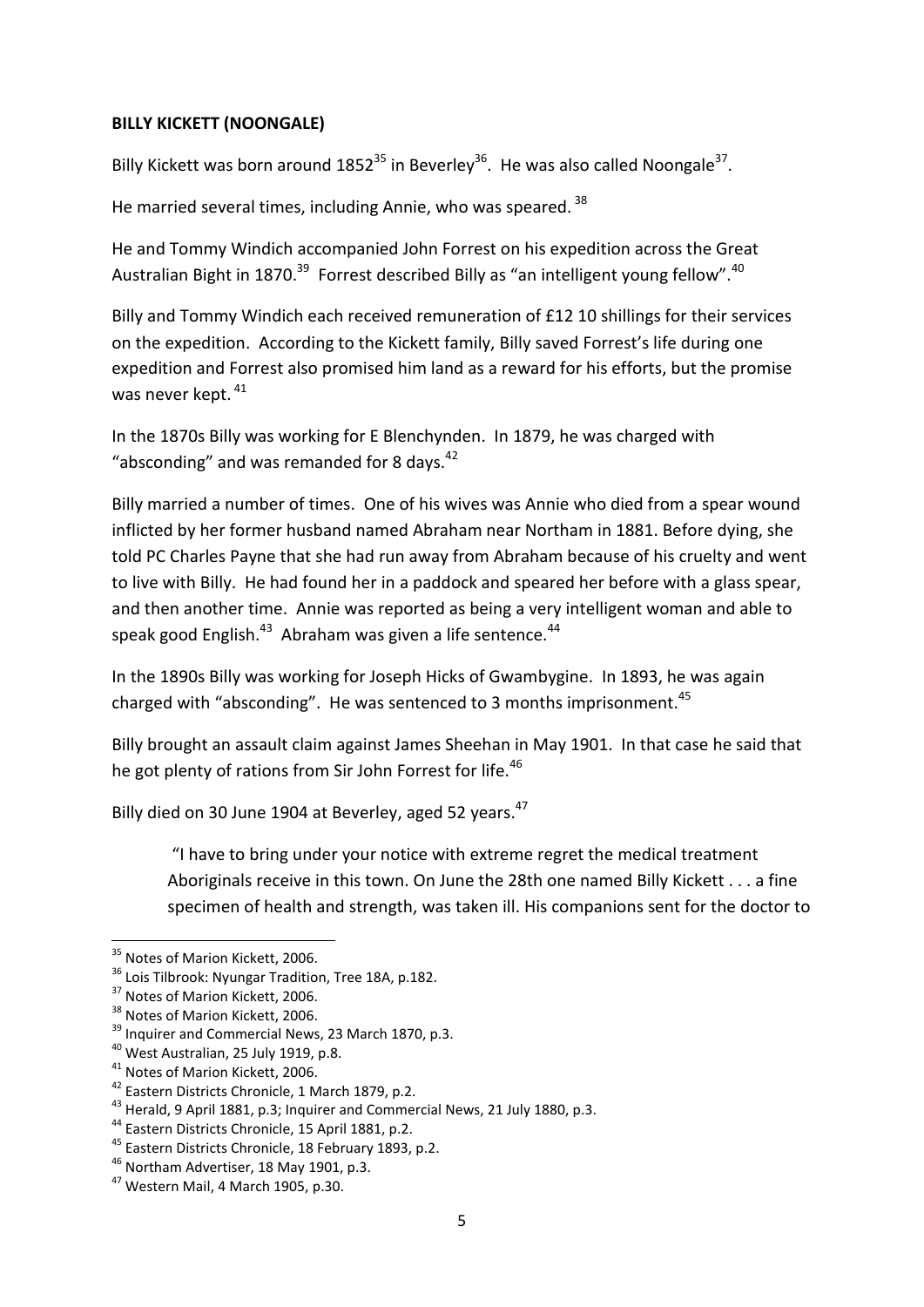go and see him. The doctor [did not go to Billy but] gave them a bottle of mixture instead. The poor fellow grew worse and died yesterday, as it were, like a dog, no medical assistance."<sup>48</sup>

Sir John Forrest, who was then Premier, wrote:

"I saw Billy at Clackline in December 1903 and he looked strong and well . . . . It seems quite clear that poor Kickett did not receive the attention he should and making all allowances I think the matter ought to be closely investigated in order that it may be known whether there was any culpable negligence." <sup>49</sup>

Forrest also said that he and his wife were in a special debt for his past service.<sup>50</sup> Billy was buried in the Catholic cemetery. Forrest provided a memorial gravestone for Billy's grave. 51

**.** 

 $^{48}$  ADF 1904, 263, referred to in Lois Tilbrook: Nyungar Tradition, p.25.

<sup>49</sup> ADF 1904, 263, referred to in Lois Tilbrook: Nyungar Tradition, p.25.

<sup>50</sup> West Australian, 6 October 1904, p.4.

 $51$  Western Mail, 4 March 1905, p.30.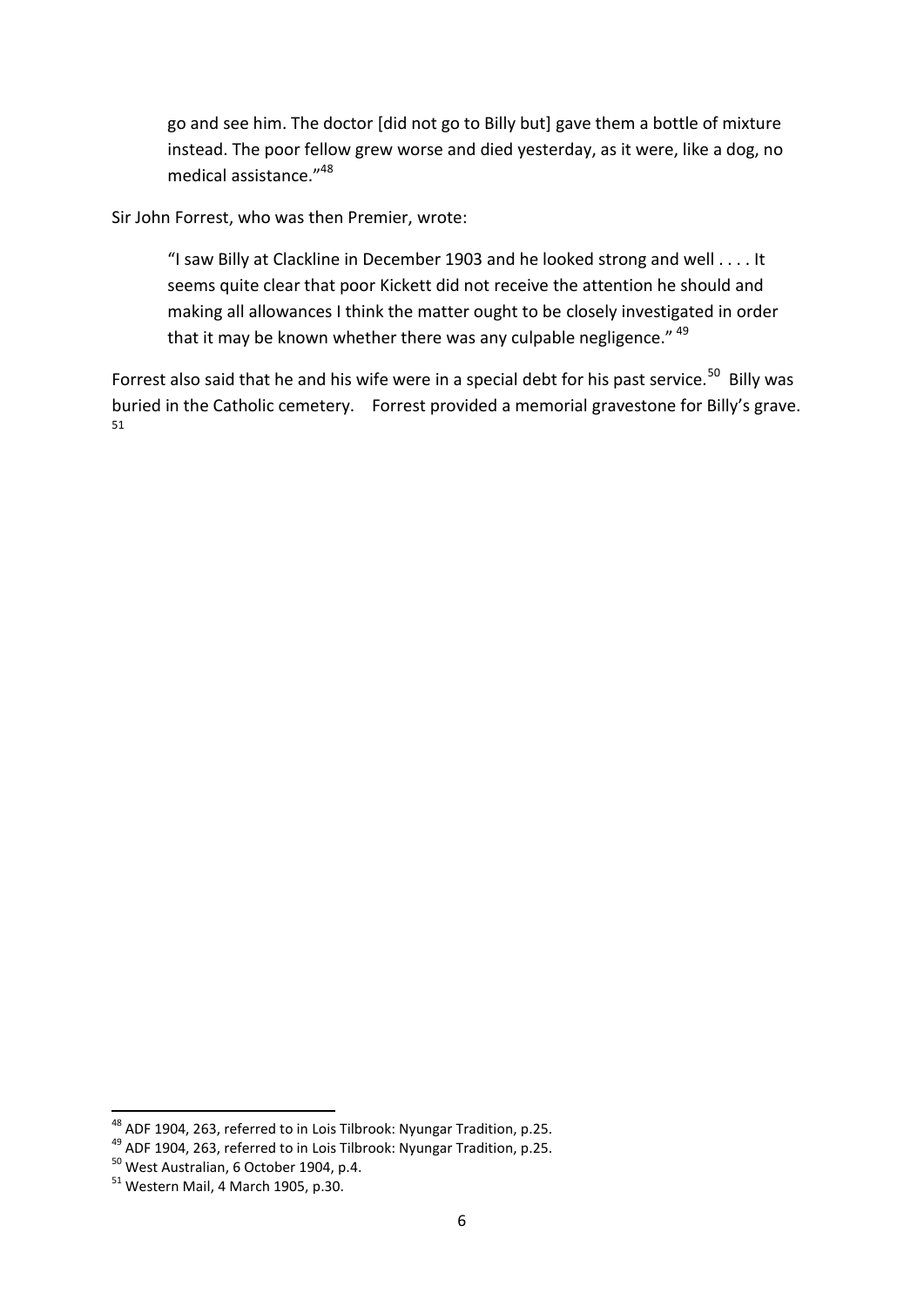### **JAMES KICKETT (YAMBICH)**

James Kickett was born around  $1854^{52}$ . He was also called Yambich<sup>53</sup> (pronounced Yombitch). 54

He married May Hines, <sup>55</sup> whom Daisy Bates said was Kulberan.<sup>56</sup>

Yambitch was feared by many Noongars including members of his own family.<sup>57</sup>

In November 1878, Yambich may have been working for J Thomas Parker.<sup>58</sup>

He was with Billy Kickett in January 1879, and a woman called Wingar.<sup>59</sup>

In April, 1881 at Cold Harbour (about a mile from York), Yambich speared a native woman, Wingymire or Silena, who was having angry words with his wife. Cold Harbour is just south of the native reserve on the other side of the railway bridge. <sup>60</sup>

His wife struck Silena on her back with a stick. Yambich then came up with a spear and threw the spear at her from a distance of five yards. The spear entered her not far from the collar bone. She called out "Oh!" and called for her uncle and then dropped dead.

Her uncle, Jack Kullyhen then speared Yambich in the thigh and went and called the police.

In his defence, Yambich said that Silena was swearing at him and would not stop fighting.  $61$ 

Yambich was sentenced to gaol for 20 years, but served only five.<sup>62</sup> Yambich escaped from Rottnest by swimming to the mainland.  $63$ 

He was sent to Rottnest 6 times as he has 6 prison numbers at Rottnest Island. In one of his court appearances in 1888, Corporal Lavery said that he had known Yambich since he was a boy and he was always regarded as a terror to the district.  $64$ 

In July 1898, Yambich was summoned by his brother Tommy Kickett for using threatening language towards him. Yambich was angry with his brother for farming land. He was also

1

<sup>&</sup>lt;sup>52</sup> Notes of Marion Kickett, 2006.

<sup>53</sup> Notes of Marion Kickett, 2006.

<sup>&</sup>lt;sup>54</sup> Interview with Marion Kickett on 11 January 2020.

<sup>55</sup> Notes of Marion Kickett, 2006.

<sup>&</sup>lt;sup>56</sup> Family records recorded by Daisy Bates in 1908.

<sup>57</sup> Notes of Marion Kickett, 2006.

<sup>58</sup> Eastern Districts Chronicle, 23 November 1878, p.2. Yambich was asked by Alfred Wright on behalf of J Thomas Parker to buy alcohol from Mr Chipper at the Kings Head Hotel. Yambich's horse was stopped and the alcohol found. Alfred Wright was charged with delivering alcohol to a native. The case was dismissed. See the accompanying article in Eastern Districts Chronicle 23 November 1878, p.2.

<sup>&</sup>lt;sup>59</sup> Eastern Districts Chronicle, 4 January 1879., p.2. The two, Yambich and Billy were fighting over Wingar.

<sup>60</sup> Interview with Marion Kickett on 11 January 2020.

<sup>&</sup>lt;sup>61</sup> Inquirer and Commercial News, 20 April 1881, p.1; Eastern Districts Chronicle, 20 May 1881, p.3.

<sup>&</sup>lt;sup>62</sup> Inquirer and Commercial News, 4 January 1901, p.6.

<sup>&</sup>lt;sup>63</sup> Interview with Marion Kickett on 11 January 2020.

<sup>&</sup>lt;sup>64</sup> Notes of Marion Kickett, 2006.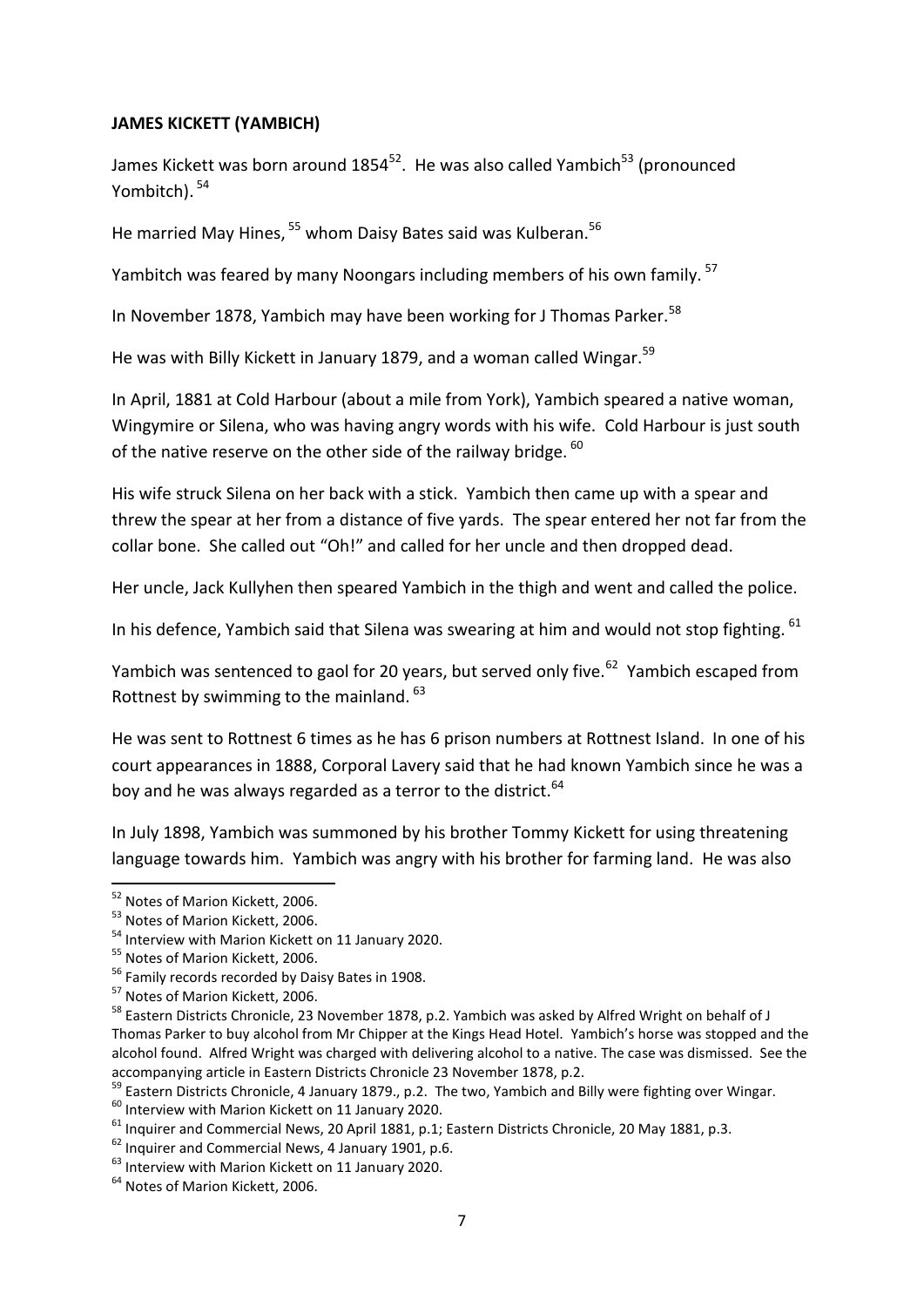angry with his brother Billy for having guided Forrest on his expedition across the Great Australian Bight in 1870. <sup>65</sup> Magistrate Dinsdale dismissed the case. <sup>66</sup>

Notwithstanding his anger towards his brother Billy, the two kept in contact and were once even arrested together for fighting over a woman.<sup>67</sup>

In January, 1901, Yambitch sued a police constable, Corporal Tyler of Beverley, for having used insulting language towards him. Tyler said that Yambich had threatened to murder the Government black-tracker. The case was dismissed and Yambich was fined 2 shillings and 3 pence.<sup>68</sup>

Yambich had 3 sons: Herbert, Douglas and Thomas Jnr. <sup>69</sup>

Yambich died in 1919.<sup>70</sup>

**<sup>.</sup>** <sup>65</sup> Notes of Marion Kickett, 2006.

<sup>&</sup>lt;sup>66</sup> Eastern Districts Chronicle, 2 July 1898, p.2.

<sup>67</sup> Eastern Districts Chronicle, 4 January 1979, p.2.

<sup>&</sup>lt;sup>68</sup> Inquirer and Commercial News, 4 January 1901, p.6.

<sup>69</sup> Notes of Marion Kickett, 2006.

<sup>70</sup> Notes of Marion Kickett, 2006.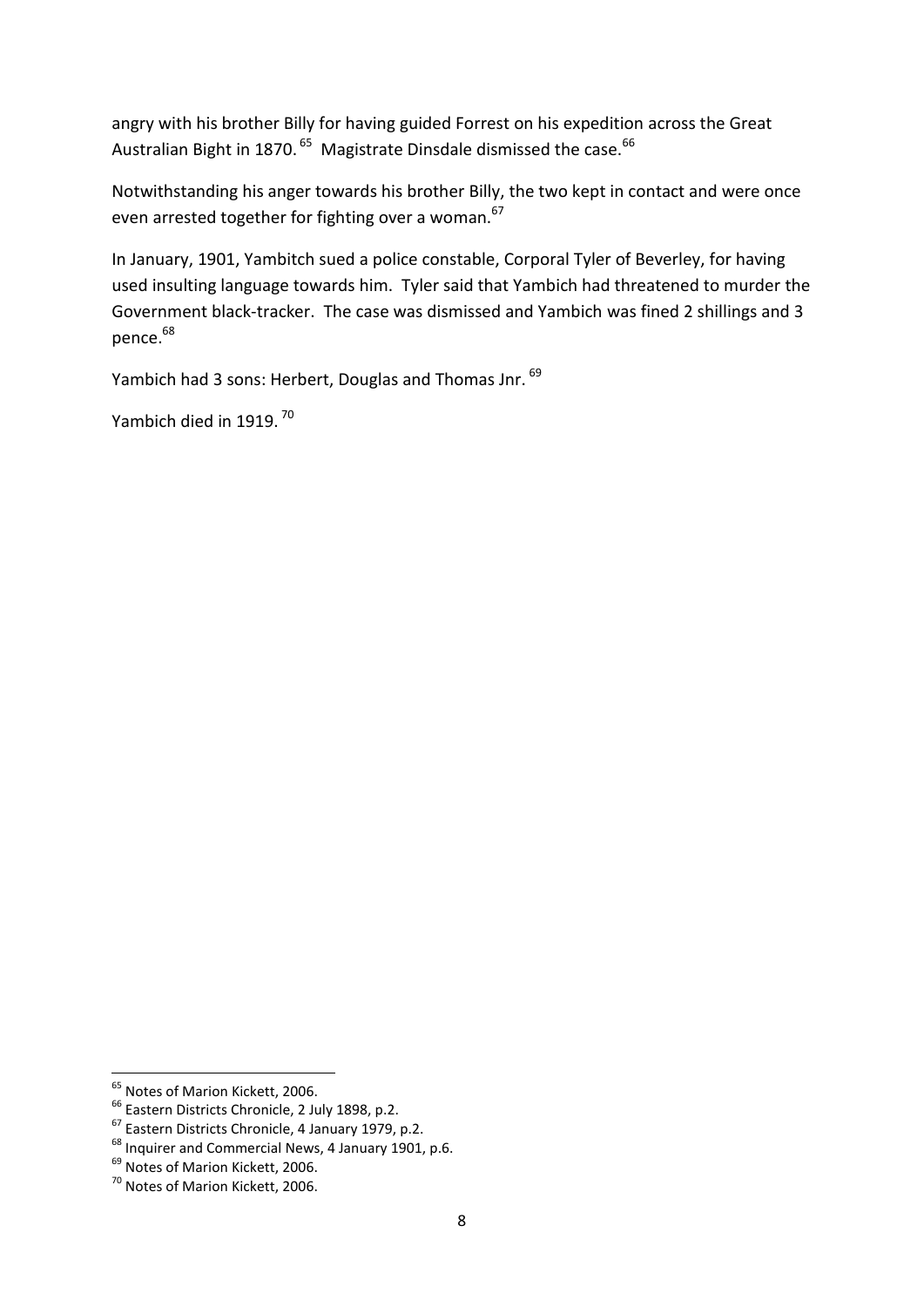# **JOHN (OR JACK) KICKETT**

Jack (or John) Kickett was the only son of Thomas Kickett (Jnr), the farmer<sup>71</sup>.

He was born in 1880.

The first mention of him in any newspaper is when he was a competitor in the Boxing Day Sheffield Handicap at the Beverley Athletic Sports which offered a 35 pound reward. John competed in three events, the Sheffield Handicap, the Quarter Mile Handicap and the 120 yards hurdles handicap.<sup>72</sup> There is no report as to how he went. He would have been 15 at the time.

From then on, John was competing regularly in athletic events, for example winning 20 shillings in the Maiden race in June  $1896.<sup>73</sup>$ 

The prizes were substantial. For example, at the York Athletic Club Sports, John competed in two races, the One Mile Handicap where the prize was 8 pounds, and the Sheffield Handicap, where the prize was 30 pounds. John was given a handicap of 90 yards for the One Mile Handicap (the largest handicap of any person).<sup>74</sup>

After this, he is constantly referred to in sporting pages as a middle distance runner and a sprinter.<sup>75</sup>

He was also a cyclist and took part in York Cycling Club events often competing in three races on one day.<sup>76</sup> The coverage of the 7 January 1899 Northam Cycling Club events reports:

"Kickett led for the first couple of laps, when the two Stewarts took up the running and maintained the lead till the bell rang, the Northam riders …."

He was specifically referred to in a coverage of the Hibernian Handicap of 120 yards at Fremantle on 23 March 1899:

**.** 

<sup>&</sup>lt;sup>71</sup> Notes of Marion Kickett, 2006.

<sup>72</sup> Eastern Districts Chronicle, 7 December 1895, p.3., 14 December 1895, p.5.

<sup>73</sup> Eastern Districts Chronicle, 6 June 1896, p.5.

<sup>&</sup>lt;sup>74</sup> West Australian, 28 May 1897, p.6.

<sup>&</sup>lt;sup>75</sup> E.g. first place in the Hurdles Handicap at Quellington Sports: Eastern Districts Chronicle, 25 September 1897, p.6.; Eastern Districts Chronicle, 28 May 1898,p.3, 4 June 1898, p.3; the 15 mile road race: Eastern Districts Chronicle, 20 August 1898, p.3, 10 September 1898, p.3, 15 October 1898, p.2, 20 May, 1899, p.3, 3 June 1899, p.3, 19 May 1900, p.3, 26 May 1900, p.3, 2 June 1900, p.2, 11 May, 1901, p.3, 18 May 1901, p.2 25 may 1901, p.2, 1 june 1901, p.38 June 1901, p.2, 17 May 1912, p.2, 31 may 1902, p.3.

 $76$  Only some examples of many: York Post Office to Gwambigyne and back: Eastern Districts Chronicle 12 March 1898, p.3. with a handicap of 7 minutes; One mile -Eastern Districts Chronicle, 31 December 1898, p.3; half mile and one mile at Northam: Eastern Districts Chronicle, 24 December 1898, p.3; all three Open Mile, York Wheel Race and Members' Handicap of the York Cycling Club on 14 January 1899: Eastern Districts Chronicle, 31 December 1898, p.3. and 14 January 1899, p.3., 120 yards Sheffield Handicap and 440 yards handicap - West Australian, 4 September 1908, p.7.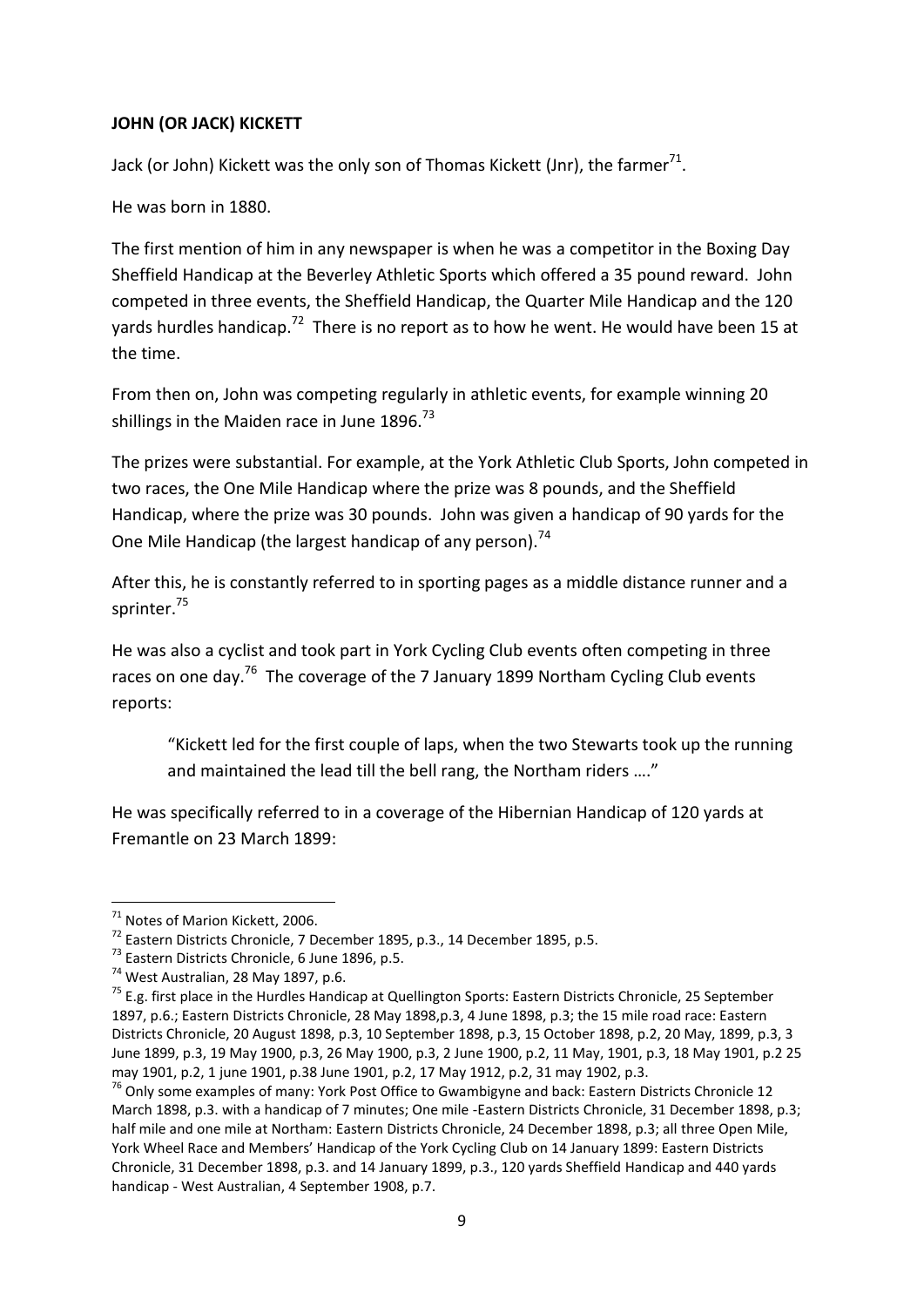"Kickett, the aboriginal, got quickest away, and at 20 yards, was in front. He maintained his advantage till he breached the tape a winner by two yards. Time 11 2-5 secs."<sup>77</sup>

He was singled out again the following year in a coverage of the Queens Athletic Grounds races in Perth on 20 January 1900:

"Most of the heats were very closely contested, an exception being that won by Kickett, who won by 8 yards."<sup>78</sup>

And again the next year in a coverage of the Sheffield Handicap:

"the Sheffield Handicap was won by a colored man named Yarran, and second place by a colored man also, named Kickett."<sup>79</sup>

In the Friendly Society Sports in York in November 1902, John competed in only in the sack race.<sup>80</sup>

The next year, Jack was racing a horse called Paris at the York Jockey Club.<sup>81</sup>

But by May and June 1906, John was back competing in York Athletic Club events, competing in two sprints. $82$ 

From 1907, John started competing in cricket, representing Doodananning, indicating he had moved there. He was opening batsman and a bowler.<sup>83</sup>

John continued to race horses and in 1908 was racing Sweet Neil.<sup>84</sup> From 1910, he started to ride horses of other owners.<sup>85</sup>

And a return to sprinting in 1908, as he came second in the sprint final in York and in the Greenhills 120 yards and the Greenhills Handicap.<sup>86</sup>

In the high jump at Doodenanning, he jumped 5 feet 1 inch. $87$ 

**.** 

<sup>77</sup> Inquirer and Commercial News, 24 March 1899, p.6.

 $78$  Western Mail, 20 January 1900, p.49.

<sup>79</sup> Northam Advertiser, 21 June 1902, p.3.

<sup>80</sup> Eastern Districts Chronicle, 15 November 1902, p.3.

<sup>81</sup> Eastern Districts Chronicle, 11 April 1903, p.3.

 $82$  Eastern Districts Chronicle 26 May 1906, p.3, 2 June 1906, p.3.

<sup>83</sup> Eastern Districts Chronicle, 9 February 1907, p.3, 9 March 1907, p.3, 20 April 1907, p.3, 23 November 1907,

p.2, 4 Janujary 1908, p.4, 22 January 1908, p.4, 30 January 1909, p.3, 6 February 1909, p.3, 13 November 1909, p.3, 27 November 1909, p.3, 15 January 1910, p.3.<br> $^{84}$ 

Eastern Districts Chronicle, 11 April 1908, p.4, 18 April 1908, 1908, p.3.

<sup>&</sup>lt;sup>85</sup> Eastern Districts Chronicle, 29 January 1910, p.3 (TW Elliott's Piercefield), 11 August 1911, p.3 and 6 October 1911, p.2, 4 october 1912, p.2 (J Fleet's Fleetlock), 4 October 1912, p.2 and 20 December 1912, p.2 (Mr A Kent's Dangin Thunderbolt – shown as T Kickett).

<sup>86</sup> Eastern Districts Chronicle, 19 September 1908, p.2, 26 September 1908, p.2, 29 May 1909, p.3, 5 June 1909, p.3 11 September 1909, p.3, and at Beverley: Eastern Districts Chronicle, 24 March 1911, p.2.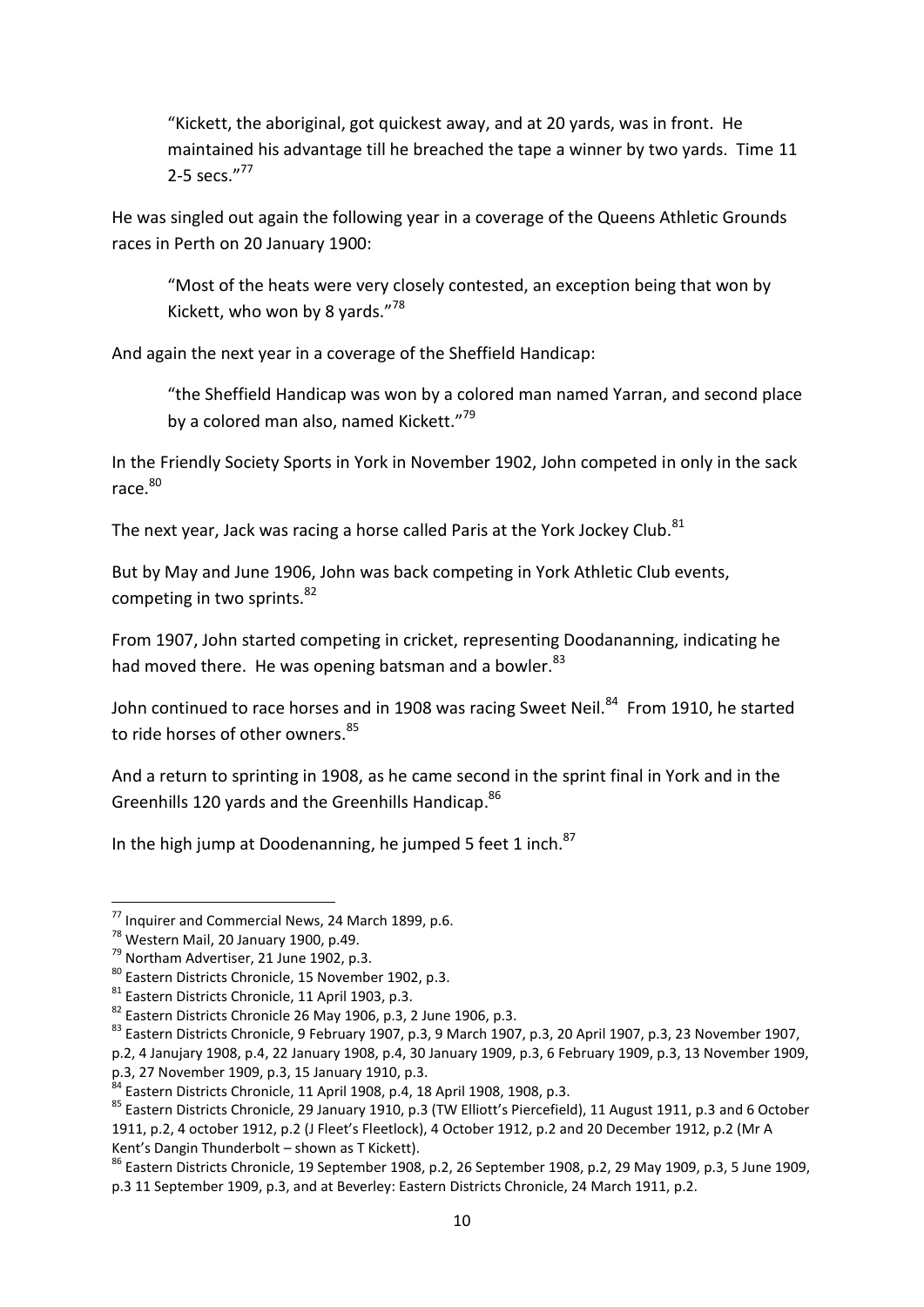John was successful in securing the tender to clear 160 chains of Pike's Road in March 1909, earning himself 9 pence per chain "to be completed in 6 weeks". 88

John married Sarah Warren<sup>89</sup> and they had 11 children, 4 sons and 7 daughters.<sup>90</sup> These included Algernon.

When his parents moved from Greenhills to Quairading in 1913, it appears that Jack and his family moved with them. Jack started farming on 200 acres of land.

He competed in the sack race again in 1914, at Quairading. $91$ 

In 1915, John carried out work for AAB Paech and was not paid, and had to go to court. He was awarded payment of 13 pounds 2 shillings and 7 pence but he had to return to work and complete clearing 48 acres at 20 shillings an acre by the next 30 June.<sup>92</sup>

In April 1915, Jack wrote to the Minister for Education saying he was "farming on 200 acres of land", that he "lived as a white man and looked after his children" and that he wanted his children to go to the State School in Quairading, and the head teacher had told him to write to the Minister. "I don't want to see them degraded"; "I am only asking for my children" he said. He had to write a second letter before he received a reply.

The Minister for Education replied in October 1916 saying he could send his children to the Native School at Beverley which was 30 miles from Quairading.<sup>93</sup>

All the footballer Kicketts are descended from Jack and Sarah. <sup>94</sup>

Jack died on 31 July 1925 at the York Hospital from heart disease aged 45 years and he was buried at Quairading.<sup>95</sup>

1

<sup>87</sup> Eastern Districts Chronicle, 14 November 1908, p.2.

<sup>88</sup> Eastern Districts Chronicle, 27 March 1909, p.3.

<sup>&</sup>lt;sup>89</sup> Born 1886 from a Quairading family, died 1971: Lois Tilbrook: Nyungar Tradition, Tree 18A, p.182.

<sup>90</sup> Notes of Marion Kickett, 2006.

<sup>&</sup>lt;sup>91</sup> Eastern Districts Chronicle, 13 November 1914, p.5.

<sup>92</sup> Eastern Districts Chronicle, 5 March 1915, p.4.

<sup>93</sup> Jennifer Gardiner: : A Farming Family: The Fleays of Western Australia, 1991, pp.59-60.

<sup>94</sup> Notes of Marion Kickett, 2006.

 $95$  Eastern Districts Chronicle, 7 August 1925, pp.2 and 4, 14 August 1925, p.2.